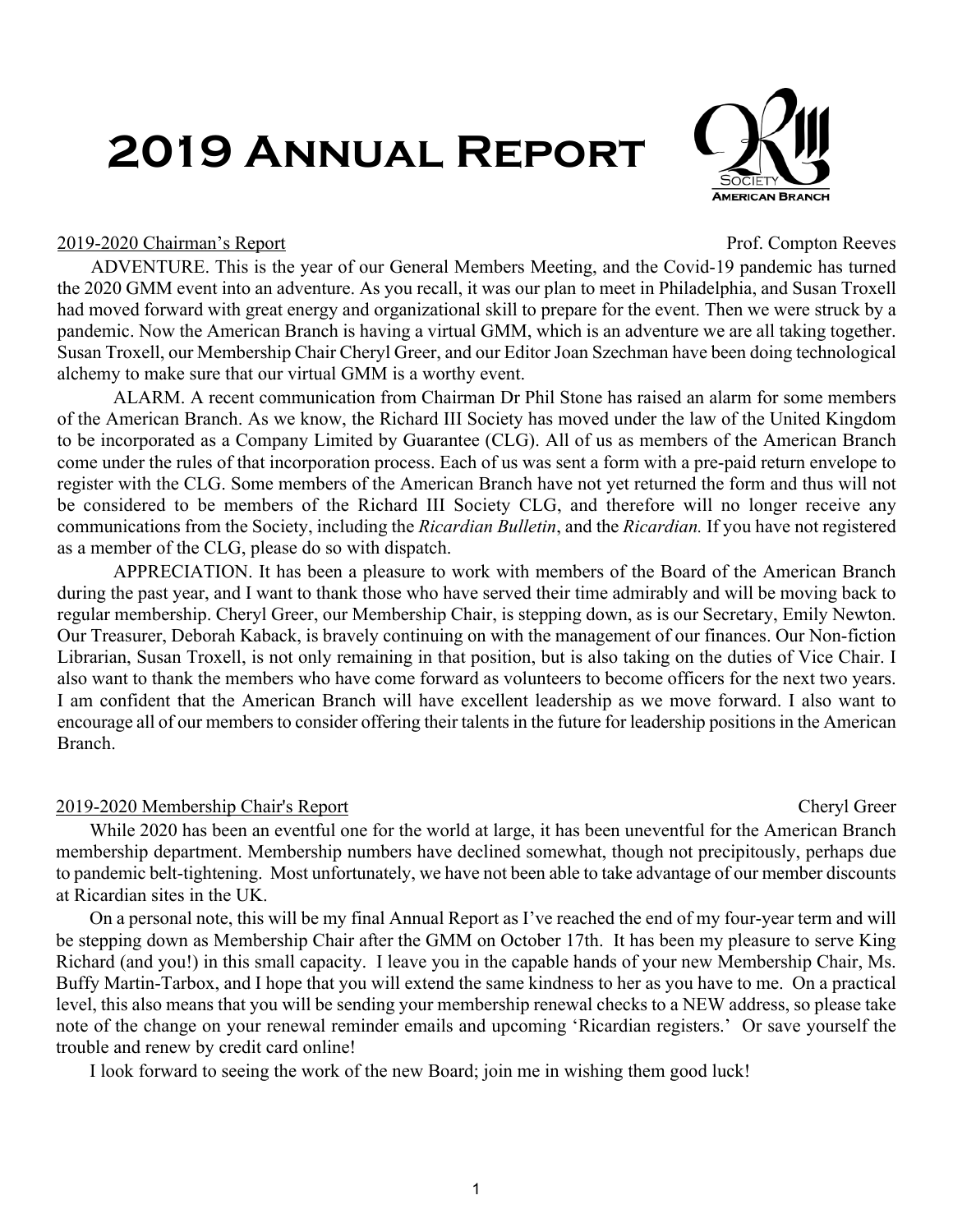| 2017 Annual Treasurer's Report                     |                 | Deborah Kaback           |
|----------------------------------------------------|-----------------|--------------------------|
| <b>Income</b>                                      | <u>2019</u>     | 2018                     |
| Dues                                               | \$28,544.00     | \$24,363.00              |
| Gift General Fund                                  | $S-$            | \$3,840.00               |
| <b>Investment Income Unrealized Gain/Loss</b>      | \$8,641.00      | \$(3,488.00)             |
| Dividends                                          | \$4,370.00      | \$3,412.00               |
| <b>Blue Pay Transactions</b>                       | \$(65.00)       | \$253.00                 |
| Amazon Smile                                       | \$64.00         | \$88.00                  |
| Interest                                           | $\mathcal{S}$ - | \$35.00                  |
| <b>Sales Depart</b>                                | $\mathcal{S}$ - | \$20.00                  |
| Gifts McGee Fund                                   | $\mathbb{S}$ -  | $\mathcal{S}$ -          |
| Gift Schalleck Fund*                               | $\mathbb{S}$ -  |                          |
| Gifts Weinsoft Fund                                | $\mathsf{S}$ -  | \$-<br>\$-<br>\$-<br>\$- |
| <b>GMM</b> Destination                             | $\mathsf{\$}$   |                          |
| <b>GMM Registration Fees</b>                       | $\mathcal{S}$ - |                          |
| <b>Additional Registers</b>                        | $S-$            | $S-$                     |
| <b>Total Income</b>                                | \$41,554.00     | \$28,523.00              |
|                                                    |                 |                          |
| <b>Expenses</b>                                    |                 |                          |
| <b>UK Society Dues</b>                             | \$14,704.00     | \$10,274.00              |
| Ricardian Register PPS UK Pub                      | \$4,987.00      | \$7,226.00               |
| <b>Publication Shipping Bookmaster Sungraphics</b> | \$1,360.00      | \$3,262.00               |
| <b>Fiction Library Expense</b>                     | \$147.00        | \$680.00                 |
| Non-Fiction Library Expenses                       | $\mathcal{S}$ - | \$368.00                 |
| <b>Bank Wire</b>                                   | \$191.00        | \$648.00                 |
| Neon Monthly Fee                                   | \$196.00        | \$637.00                 |
| Acc Federal NY State Tax Filing Fees               | \$1,150.00      | \$550.00                 |
| <b>Blue Pay Monthly Fees</b>                       | \$1,148.00      | \$329.00                 |
| Conference Calls & Travel                          | \$1,762.00      | \$327.00                 |
| Sales Office Expense                               | \$394.00        | \$200.00                 |
| Blue Pay Volume Fees                               | $\mathcal{S}$ - | \$167.00                 |
| PayPal Transaction                                 | \$65.00         | \$80.00                  |
| <b>Blue Pay Compliance Fees</b>                    | $\mathcal{S}$ - | \$80.00                  |
| Reimbursement                                      | \$7.00          | \$48.00                  |
| <b>GMM</b> Costs                                   | $S-$            | $\mathcal{S}$ -          |
| Publicity                                          | $\mathcal{S}$ - | $\mathcal{S}-$           |
| Website                                            | $\mathsf{\$}$   | \$-                      |
| <b>Bank Fee Adjustments</b>                        | $\mathcal{S}$ - | $\mathcal{S}$ -          |
| <b>Total Expenses</b>                              | \$26,111.00     | \$24,876.00              |
| <b>Net income</b>                                  | \$15,443.00     | \$3,647.00               |
| <b>Beginning Balance</b>                           |                 |                          |
| Vanguard Total Bond Market Fund Indexs             | \$149,309.00    | \$149,350.00             |
| Bank of America Business Fundamentals Checking     | \$53,731.00     | \$53,570.00              |
| Paypal                                             | \$4,319.00      | \$1,091.00               |
|                                                    | \$207,359.00    | \$204,011.00             |
| <b>Ending Balance</b>                              |                 |                          |
| Vanguard Total Bond Market Fund Indexs             | \$162,319.00    | \$149,309.00             |
| Bank of America Business Fundamentals Checking     | \$55,001.00     | \$53,731.00              |
| Paypal                                             | \$5,480.00      | \$4,319.00               |
|                                                    | \$222,800.00    | \$207,359.00             |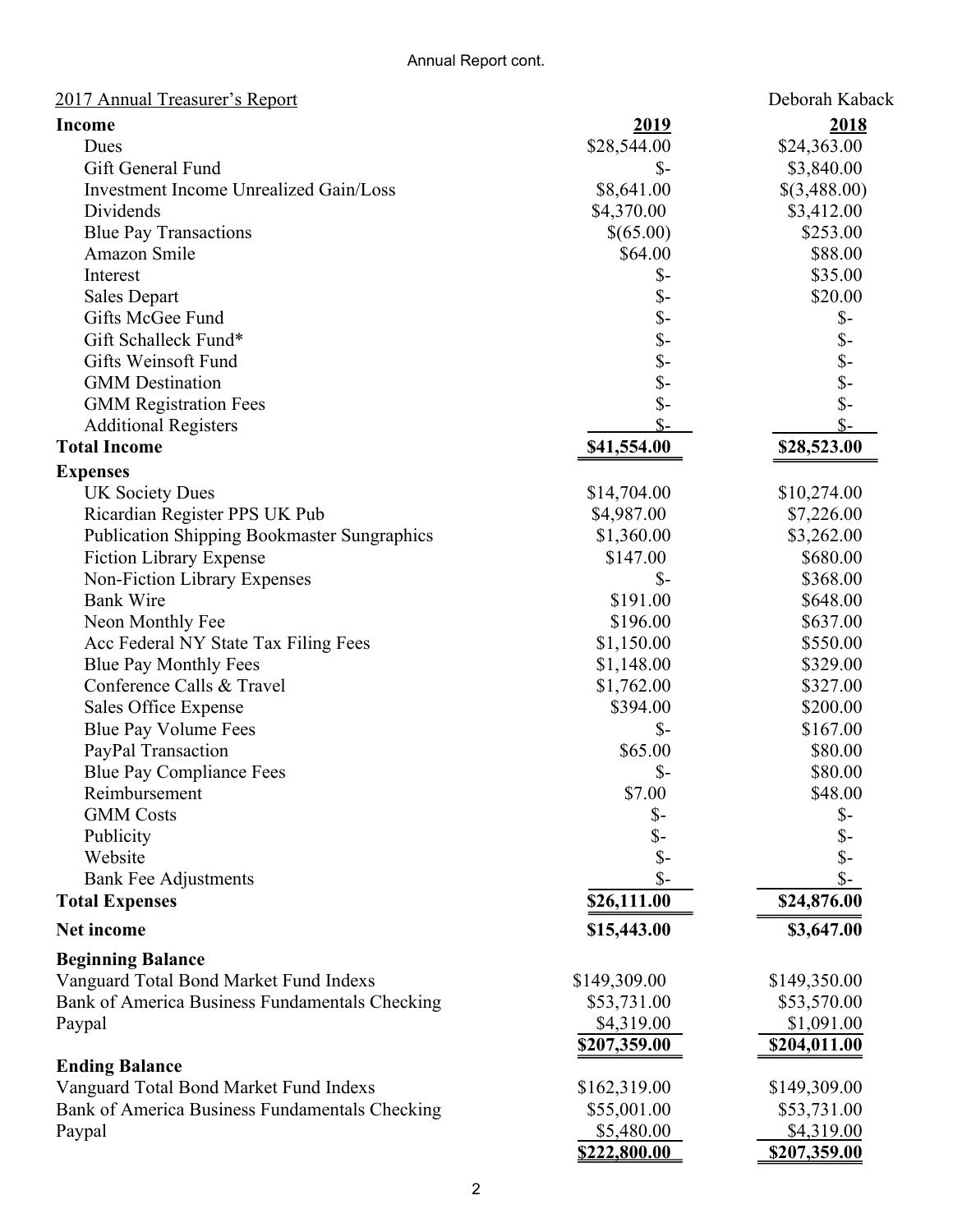#### Annual Report cont.

#### 2019 to September 2020 Non-Fiction Library Report Susan Troxell

The non-fiction library has now grown to over 600 titles, however we have been experiencing a lack of member requests for books. Because of this, my recommendation as Research Librarian is to take a more cautious approach in acquiring additional materials in the future, as the size of the library needs to be kept to a reasonable level for space reasons. Donations are still accepted, but please do notify me first to make sure we do not duplicate an existing title. I am unsure how to respond to the lack of requests to borrow books, but can only encourage members to avail themselves of this free resource. We often have the newest of the Richard III and Wars of the Roses books, so you can stay abreast of the latest research and scholarly opinions without leaving the comfort of your home or making a dent in your budget.

I would like to thank members Nell Corkin and Myrna Smith, and author Helen Maurer, for their donations over the past year, included herein:

Additions to the Research Library:

Peter Spring, "Sir John Tiptoft: Edward IV's enforcer and humanist scholar" (2018) John S Lee, "The Medieval Clothier" (2018) Livia Visser-Fuchs, "History as Pastime (Jean Wavrin)" (2018) Helen Mauer, "The Letters of Margaret of Anjou" (2019) Stephen David, "Last Champion of York – Francis Lovell" (2019) Joseph & Frances Gies, "Life in a Medieval City" (1969, 1981 reprint) Ann Sutton & L. Visser-Fuchs, "The Royal Funerals of the House of York at Windsor" (2005) Nigel Saul, "The Three Richards – Richard I, Richard II, and Richard III" (2005) Aries & Duby (ed.), "A History of Private Life, Volume III: Medieval World" (1988) Michael Hicks, "Richard III: Self-Made King" (2019) Robert Davis & Beth Lindsmith, "Lives of the Renaissance: People who shaped the Modern Age" (2019) Marilyn Roberts, "Lady Anne Mowbray: Child wife of a Prince in the Tower" (2013) Joyce Marlow, "Kings and Queens of Britain" (1979)

### 2020 Fiction Library Report Jessie Prichard Hunter

Our Fiction Library currently has more than 500 novels, most involving Richard and his contemporaries, but many spanning the entirety of the Middle Ages and the Tudor era.

The books acquired by the Fiction Library in 2019-2020 are as follows:

*Soldier,* by Maryann Benbow *Heretic,* by Bernard Cornwell *Tudor Dawn,* by David Field *The Taming of the Queen,* by Philippa Gregory *The Queen of Last Hopes,* by Susan Higginbotham *A Shrine of Murders,* by C.L. Grace *A Maze of Murders,* by C.L. Grace *The Book of Shadows,* by C.L. Grace *A Feast of Poisons,* by C.L. Grace *Right Trusty and Well Beloved . . . ,* edited by Alex Marchant *The Woodville Connection,* by K.E. Martin *The Marriage of Meggotta,* by Edith Pargeter *Falls the Shadow,* by Sharon Kay Penman *Cruel as the Grave,* by Sharon Kay Penman *Dragon's Lair,* by Sharon Kay Penman *Prince of Darkness,* by Sharon Kay Penman *White Rose Blossoms,* by Phil Syphe